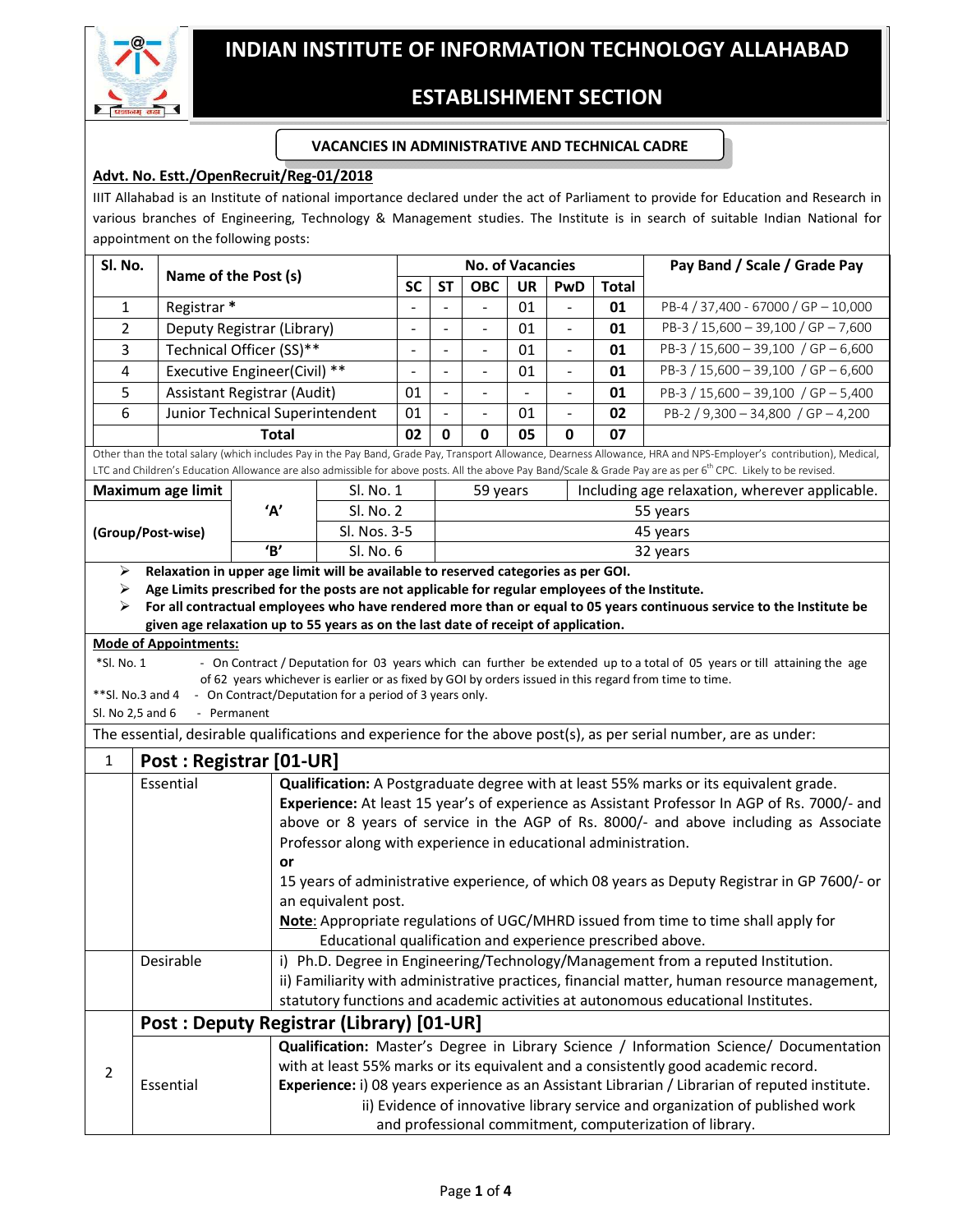|   | Desirable                                                                                                                                                                                                                               | An M. Phil./Ph.D. Degree in Library Science / Information Science/ Documentation/<br>i)<br>Archives and manuscript-keeping/computerization of Library.<br>The candidates should posses API score as per UGC guidelines 2010 wherever<br>ii)<br>applicable.                                                                                                                                        |  |  |  |  |  |  |  |
|---|-----------------------------------------------------------------------------------------------------------------------------------------------------------------------------------------------------------------------------------------|---------------------------------------------------------------------------------------------------------------------------------------------------------------------------------------------------------------------------------------------------------------------------------------------------------------------------------------------------------------------------------------------------|--|--|--|--|--|--|--|
| 3 |                                                                                                                                                                                                                                         | Post: Technical Officer (SS) [01-Position]                                                                                                                                                                                                                                                                                                                                                        |  |  |  |  |  |  |  |
|   | Essential                                                                                                                                                                                                                               | Qualification: MCA/MSc. Computer Science/BE/B.Tech. in Computer Sc. & Eng./Computer<br>technology of a recognized University or equivalent.<br>Experience: 08 years experience as a Technical Officer, PB-3, GP 5400 in the area of System<br>Design/Analysis/Data Processing, out of which at least 2 years experience should be in<br>programming.                                              |  |  |  |  |  |  |  |
|   | Desirable                                                                                                                                                                                                                               | (i) Experience of System/Database/Network analysis, development and administration.<br>(ii) Good command on Java, JSP etc.                                                                                                                                                                                                                                                                        |  |  |  |  |  |  |  |
| 4 |                                                                                                                                                                                                                                         | <b>Post: Executive Engineer [01-Position] (Civil)</b>                                                                                                                                                                                                                                                                                                                                             |  |  |  |  |  |  |  |
|   | Essential                                                                                                                                                                                                                               | Qualification: B.E. /B.Tech. (Civil)<br>Experience: 08 years of experience as Assistant Executive Engineer in PB-3 with GP-5400.                                                                                                                                                                                                                                                                  |  |  |  |  |  |  |  |
|   | Desirable                                                                                                                                                                                                                               | Candidate should have a good knowledge of preparation of estimate, tender documents,<br>award of work for construction of multistoried building, maintenance of residential/<br>Institutional campus as per CPWD/PWD norms and other associated issues related with the<br>building and construction and good experience to monitor the quality of work including<br>sanitary and plumbing works. |  |  |  |  |  |  |  |
|   |                                                                                                                                                                                                                                         | Post: Assistant Registrar (Audit)[01-SC]                                                                                                                                                                                                                                                                                                                                                          |  |  |  |  |  |  |  |
|   | Essential                                                                                                                                                                                                                               | Qualification: A Postgraduate degree with at least 55% marks or its equivalent with<br>excellent Academic record.                                                                                                                                                                                                                                                                                 |  |  |  |  |  |  |  |
| 5 | SAS Passed. Having experience of at least 08 years on the grade pay of Rs. 4600/4800 in<br>audit related matters<br>Experience: Experience in handling Administrative / Legal / Finance / Stores & Purchase /<br>Establishment matters. |                                                                                                                                                                                                                                                                                                                                                                                                   |  |  |  |  |  |  |  |
|   | Post: Junior Technical Superintendent [01-SC & 01-UR]                                                                                                                                                                                   |                                                                                                                                                                                                                                                                                                                                                                                                   |  |  |  |  |  |  |  |
| 6 | Essential                                                                                                                                                                                                                               | <b>Qualification:</b><br>B.E. / B.Tech<br>in Computer Science/Information<br>Degree<br>in<br>Technology/Electronics & Communication Engineering or M.Sc. (I.T./C.S.) / MCA<br>Experience: 05 years of Experience in relevant field.                                                                                                                                                               |  |  |  |  |  |  |  |
|   | Desirable                                                                                                                                                                                                                               | Preference will be given who have 05 years relevant experience in GP 2800 in<br>Institute/University of Higher Learning                                                                                                                                                                                                                                                                           |  |  |  |  |  |  |  |

### **GENERAL INSTRUCTIONS TO THE CANDIDATES**

- 1. Preference will be given to 'Persons with Disabilities', even where reservation is not marked in the table given on  $1<sup>st</sup>$  page of this advertisement, if suitable PwDs are available.
- 2. (a) The Institute reserves its right to place a reasonable limit by putting a certain criteria on the total number of candidates to be called for written test / interview.
	- (b) Merely fulfillment of qualifications does not entitle a candidate to be called for test or interview.
	- (c) The Institute reserves the right not to fill up the posts, cancel the Advt. in whole or in part without assigning any reason and its decision in this regard shall be final.
- 3. (a) The SC/ST and OBCs-NCL are required to attach a copy of the Caste Certificate with the application in the **format prescribed by the Govt. of India**,
	- (b) The Institute follows the reservation norms as per GOI rules for SC/ ST/ OBC and PwDs. Central Govt. approved list of SC, ST and OBC categories as applicable at IIIT Allahabad.
	- (c) Candidates belonging to OBC category, but coming in creamy layer will not be entitled to the benefits of reservation and should apply as General Category candidate.
- 4. Candidates must ensure before applying that they are eligible according to the criteria stipulated in the advertisement. If the candidate is found ineligible at any stage of recruitment process, he/she will be disqualified and their candidature will be cancelled. Hiding of information or submitting false information will lead to cancellation of candidature at any stage of recruitment. The Institute reserves the right to reject any application without assigning any reason whatsoever.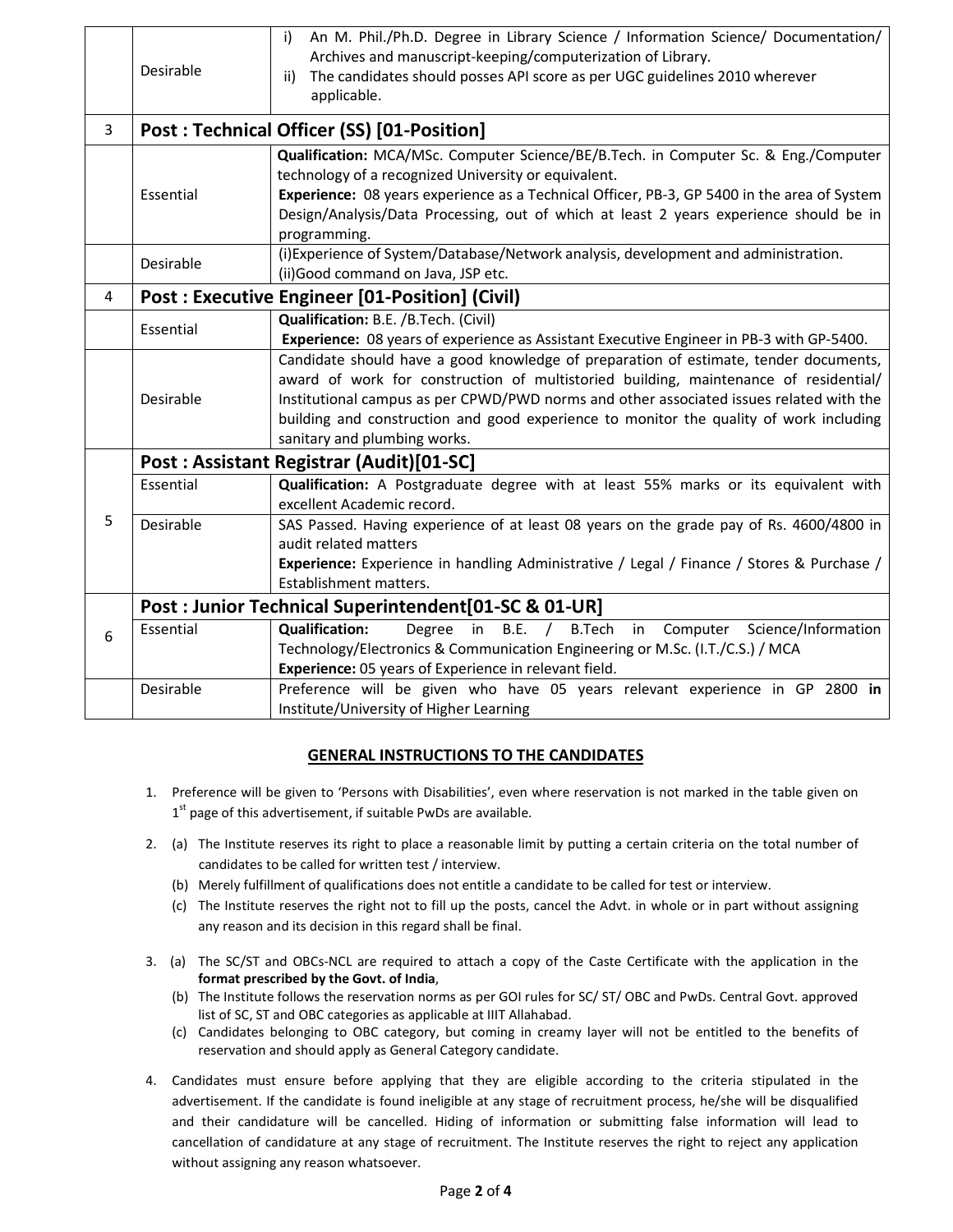- 5. Candidates desirous of applying for more than one post should submit separate application for each post along with requisite application fee.
- 6. The Institute reserves the right to assign/ transfer the selected candidates to any section/department within the Institute and appointments will be offered accordingly.
- 7. (a) The Institute reserves the right to relax any of the qualifications / experience in exceptional cases.
	- (b) Higher initial basic pay may be given to exceptionally qualified and deserving candidate(s).
	- (c) Requirement of experience is relax-able at the discretion of the competent authority in the cases of SCs/STs.
- 8. The date of determining the eligibility of all candidates in every respect shall be the normal closing date of Advertisement.
- 9. The selection process will consist of:
	- (i) Presentation/Seminar & Interview for Sl. No. 1
	- (ii) Presentation and Interview for Sl. Nos. 2 to 5 OR any other selection process decided by the Competent Authority which will be intimated in call letter.
	- (iii) Written Test and/or Computer Test and Skill Test or any other selection criteria method as decided by Competent Authority of the Institute for Sl. No. 6.
- 10. Those candidates who will be shortlisted for the interview will be paid to & fro journey fare by direct shortest route on submission of tickets in original as under:

| <b>Group-A</b> posts at Sl. No. 1  | AC-II (Rajdhani Exp. Also) / Chair car in Shatabdi Exp.  |
|------------------------------------|----------------------------------------------------------|
| Group-A posts at Sl. Nos. 2 to 5   | AC-III (Rajdhani Exp. Also) / Chair car in Shatabdi Exp. |
| <b>Group-B</b> posts at Sl. Nos. 6 | <b>Sleeper Class</b>                                     |

- 11**.** (a) The applicants shall be required to pay following application fee through the options of net banking and debit/credit cards, etc. In addition to application fee, the banks will also charge transaction fee + service tax. **Group-A** posts at Sl. Nos. 1 to 5 **Rs. 1000/-**
	- **Group-B** posts at Sl. No. 6 **Rs. 500/-**(b) The fee once paid will not be refunded or re-adjusted under any circumstances.
	- (c) SC/ST/PwDs are exempted to pay application fee. The Female candidates are required to pay **half of the application fees** as mentioned above.
	- (d) No other mode of payment will be accepted except online payment; and such applications will be rejected forthright and the payment made shall stand forfeited.
- 12 (a) Institute will not be responsible for any postal delay.
	- (b) Intern correspondence will not be entertained or replied to.
	- (c) Any attempt to influence will lead to disqualification of candidature.
- 13. (a) The candidates are required to apply **ONLINE** only from 10:00 a.m. on **8 th January, 2018** to **20th February, 2018** up to the midnight of 23:59 hrs. The applications sent in hard copies shall not be entertained in any case.
	- (b) For submission of application through online mode, please visit Institute's website: **https://recruitment.iiita.ac.in/nonteachingjob/.**
	- (c) The printout of completed application along with all relevant supporting documents duly self attested must reach the Institute on **or before 28th February, 2018** through Speed Post or Registered Post.
	- (d) Incomplete application or without relevant supporting enclosures or if received after closing date, i.e. **February 28, 2018**, will be summarily rejected.
	- (e) Person serving in Govt./ Semi-Govt. / PSUs should also apply online and send the print out of completed application form along with all relevant supporting documents and transaction slip with date, duly self attested, THROUGH PROPER CHANNEL. However, they may produce the NOC from their organizations at the time of interview with an unambiguous certificate that (i) no vigilance case is pending/being contemplated against him/her, (ii) the applicant will be relieved within one month of receipt of appointment offer, if he is selected. List of Major/Minor penalties, if any, imposed during the last 10 years may be asked to submit at any time. Such persons are also advised to send an advance copy of their application, if applicable.
	- (f) The envelope containing complete application should be superscribed as "Application for the post of ……………………………………" and must be sent to **Deputy Registrar, Establishment Section, Administration Building, IIIT Allahabad - 211015 (U.P.) INDIA.**